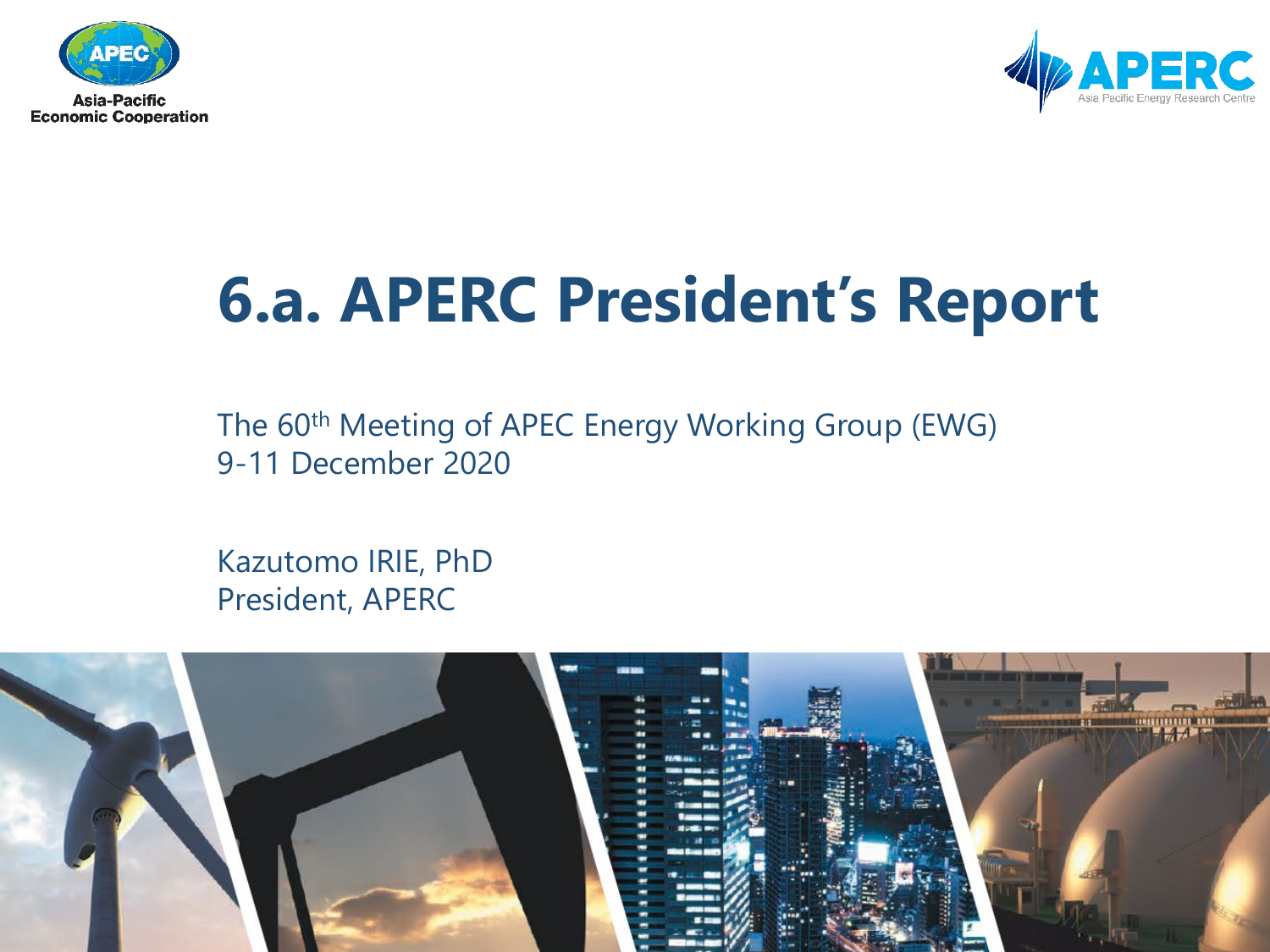### **6.a. (1) APERC Activities Overview**



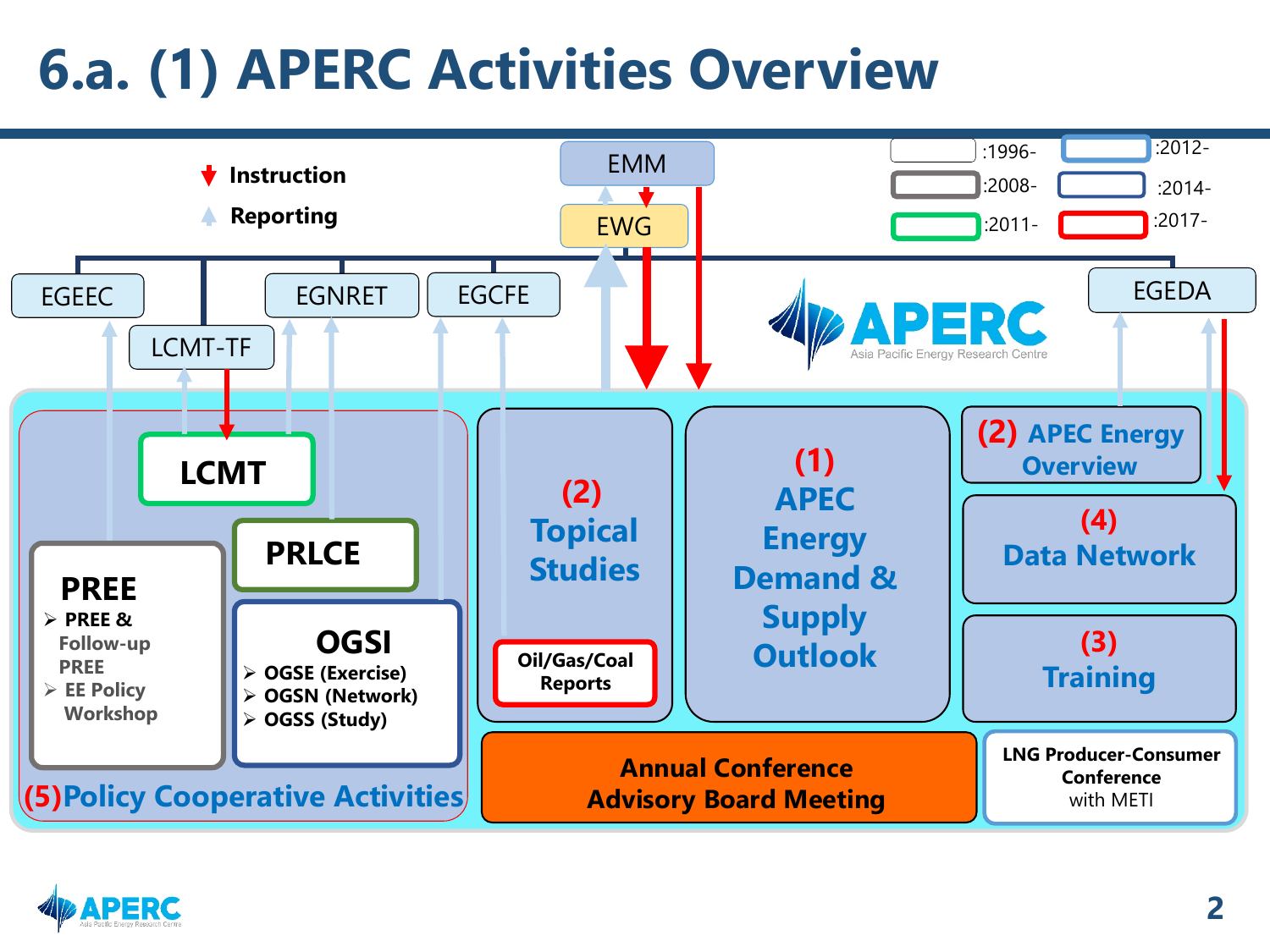### **6.a. (2) APERC Tasks and Activities**

- Continue to meet the current acute needs of APEC member economies by choosing appropriate research themes including preparation for the 8th Edition of APEC Demand and Supply (D/S) Outlook <TOR (1)(2)>
- Accept trainees and dispatch experts through listening to real needs of each economy <TOR(3)>
- Explore win-win collaboration between APEC D/S Outlook exercise and APEC energy data network <TOR(4)>
- Directly assist APEC member economies with Cooperative Activities to achieve APEC's aggregate energy intensity reduction goal of 45% by 2035 and goal of doubling the share of renewables by 2030 <TOR(5)>
- Also strengthen efforts into oil and gas security and continue to promote dissemination of low-carbon town development <TOR(5)>

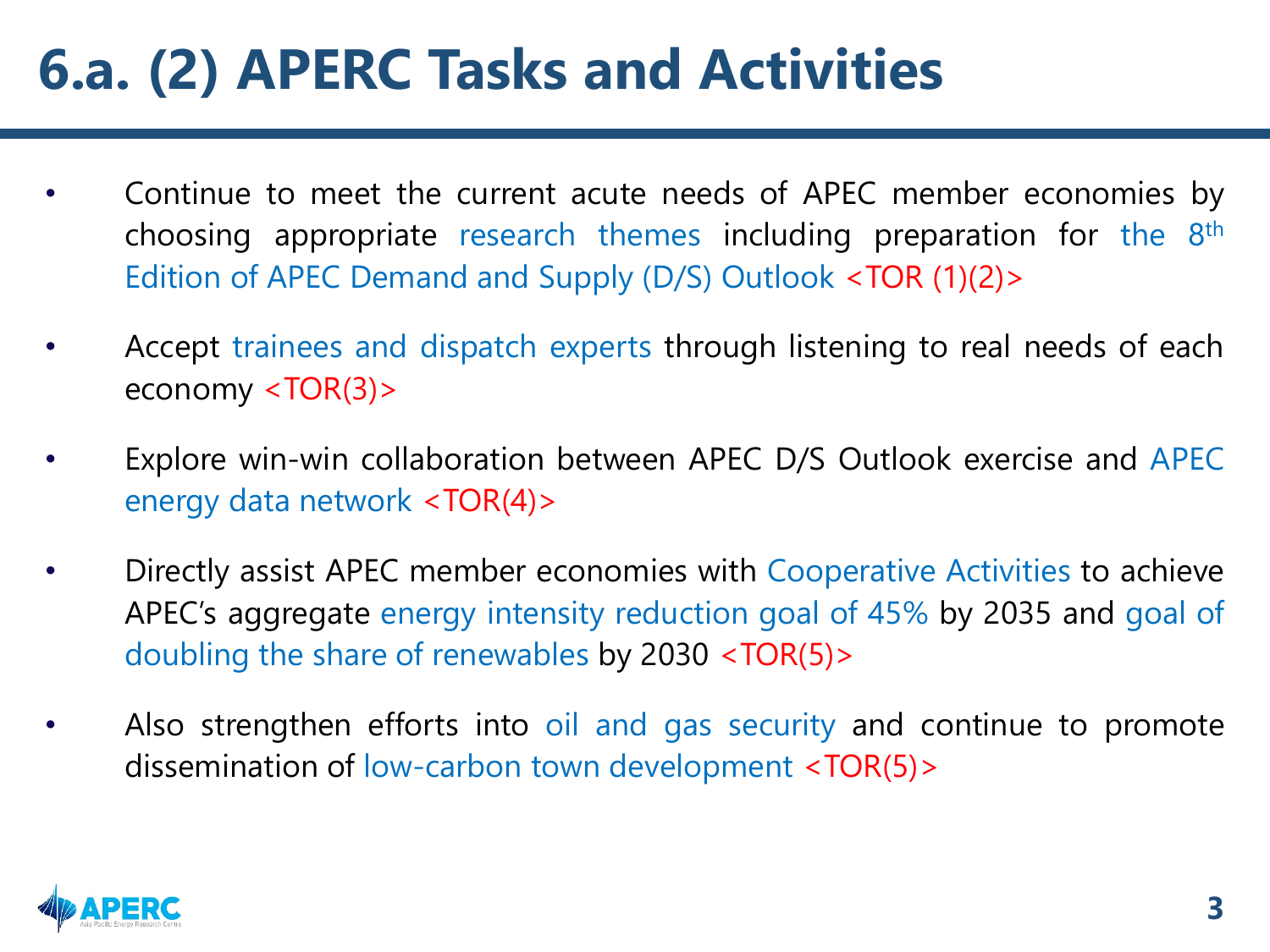### **6.a. (3) APEC Energy Demand & Supply Outlook**

- The '**APEC Energy Demand and Supply Outlook**' project is a priority task for APERC under the APEC Energy Action Programme adopted by leaders in 1995.
- The Outlook provides quantitative analyses and policy insights on projected trends for energy demand and supply in APEC economies through 2050.
- APERC has previously produced seven editions of the APEC Energy Demand and Supply Outlook. The latest version is the seventh edition published in May 2019.
- Work on 8<sup>th</sup> Edition Outlook is in progress. Preliminary results for the baseline scenario are complete and will be sent for economy review in December 2020.
- Results for two alternative scenarios will be sent for economy review in the second quarter of 2021.
- The modelling tools developed for the Outlook will also be used for training activities in APEC economies.

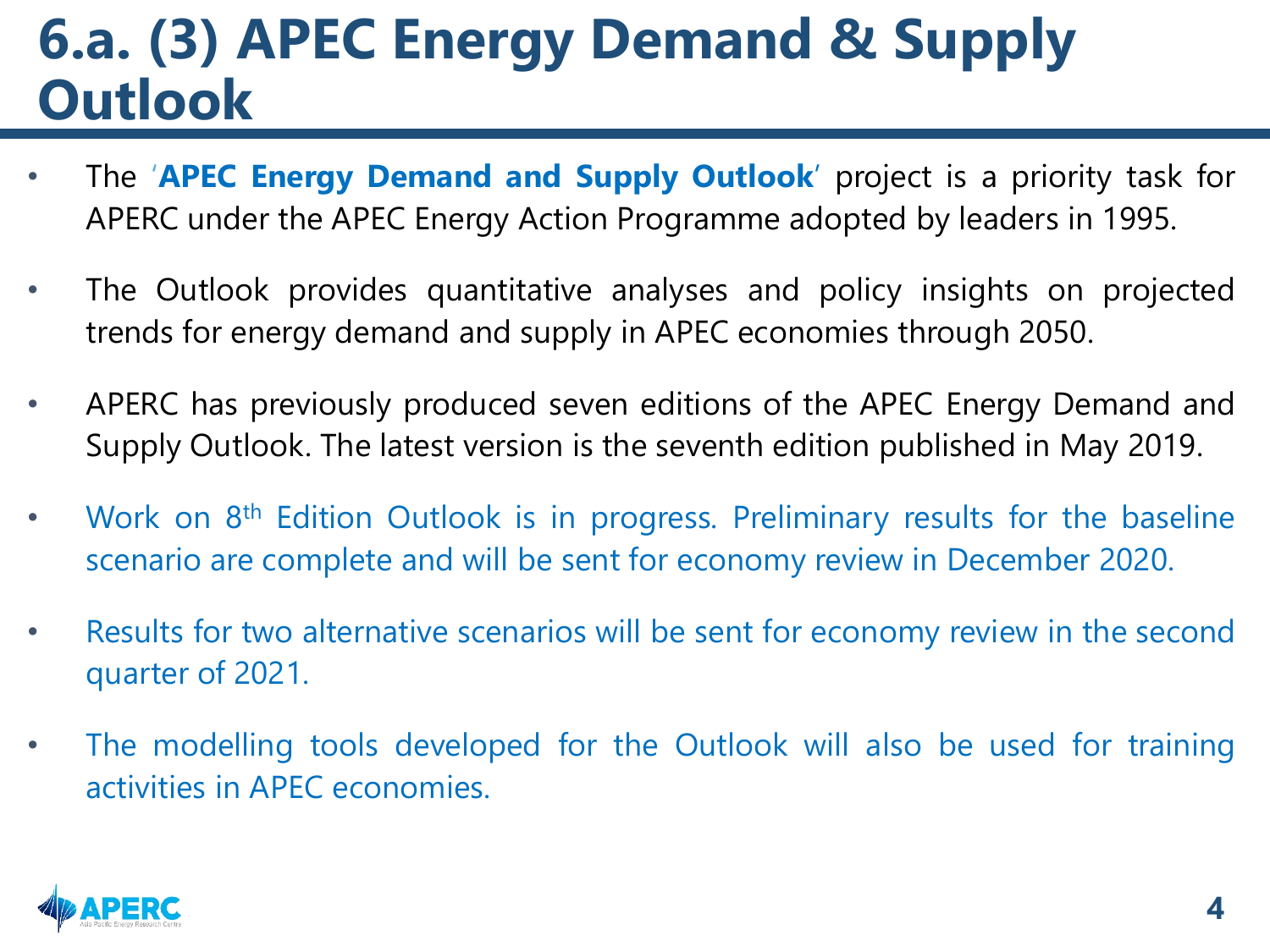### **6.a. (4) Topical Studies**

- Along with the Outlook, APERC has been conducting research on topics relevant to energy issues and policies in the APEC region.
- Studies focusing on coal, oil and natural gas to support the Expert Group on Clean Fossil Energy (EGCFE) since 2017.
	- APERC Oil Report 2020 and APERC Coal Report 2020 were published in September 2020 and October 2020, respectively
	- Publication of Gas Report 2020 will be published by early 2021

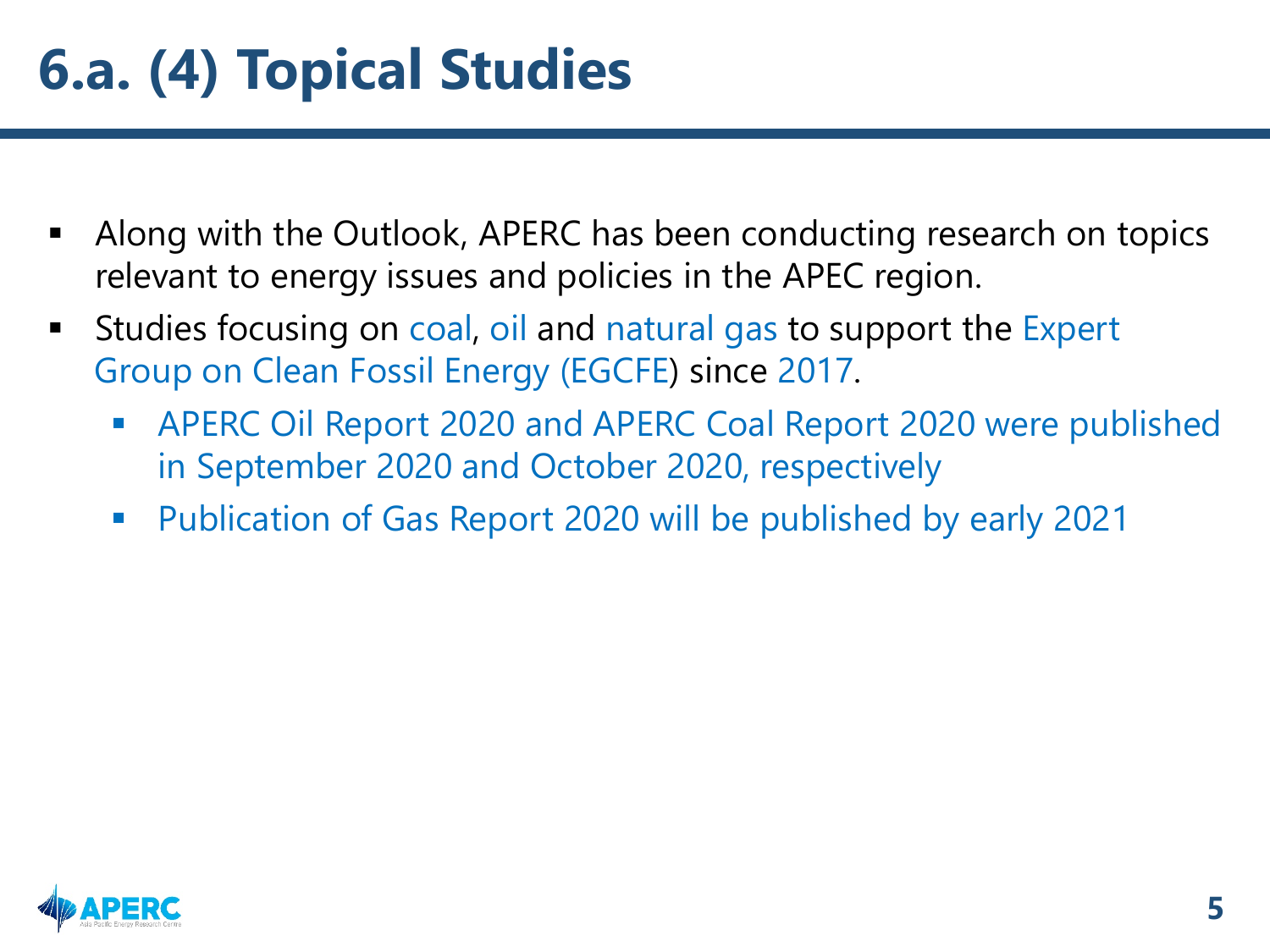## **6.a. (5) APEC Energy Overview**

- The '**APEC Energy Overview***'* series started in 2000 with the approval of EWG19, in order to help policymakers to share useful information and deepen understanding on energy issues in the APEC region.
- The Overview is an annual publication, which contains updated energy demand/supply data as well as descriptions of energy policy and 'Notable Energy Developments'.
- Progress of APEC goals on energy intensity and renewable share has been tracked and analysed in each year.
- The 2019 Edition was completed and published in September 2020.
- The 2020 Edition is expected to be published in August 2021.
- *\* APERC appreciates the contributions and assistance by EWG and EGEDA members.*

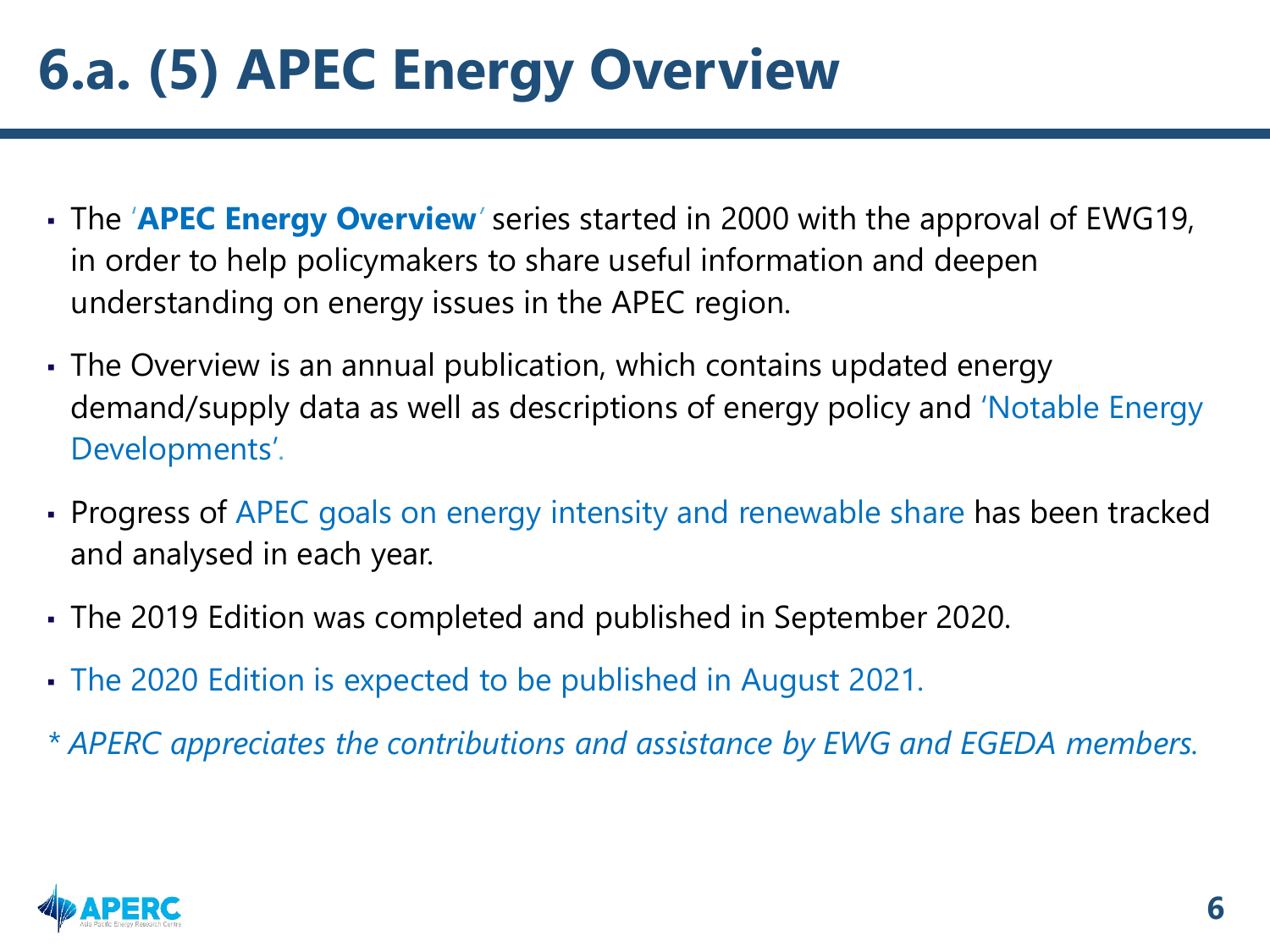- APERC accepts energy modelling trainees from developing economies.
	- $\triangleright$  APERC will organize the 27<sup>th</sup> Seminar on Energy Modelling on 25-29 January 2021 via online.
- APERC also dispatched experts to help develop energy data and prepare energy demand and supply outlooks while enhancing 'energy literacy' of future leaders in the APEC region.
	- $\triangleright$  The scheduled training in Indonesia in September 2020 was held online; the planned training in the Philippines was held online as well in October 2020.
	- The cooperation course on "Energy Issues in the Asia-Pacific Region" at Waseda University in Japan is now in its 5th year but suspended in 2020 due to COVID-19.

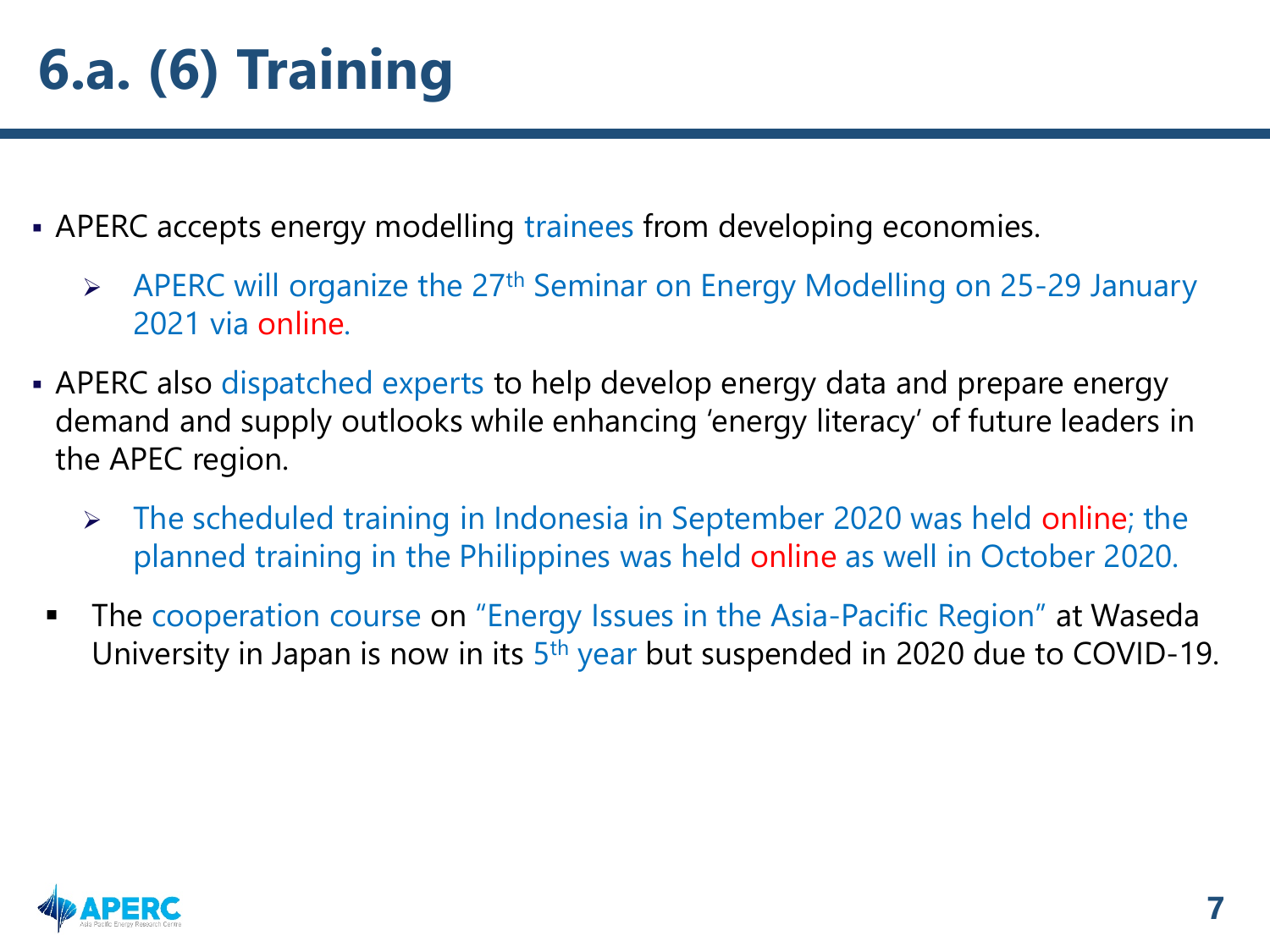### **6.a. (7) APEC Energy Data Management Networks**

- For the 7<sup>th</sup> year of the EGEDA Training Program on Energy Statistics, the short-term course and the middle-term course, scheduled to be held in 2020, were postponed to the second half of 2021 due to COVID-19.
- The 18<sup>th</sup> APEC Workshop on Energy Statistics, a joint workshop on renewable energy with IRENA, will be held on 15-17 December 2020 via online.

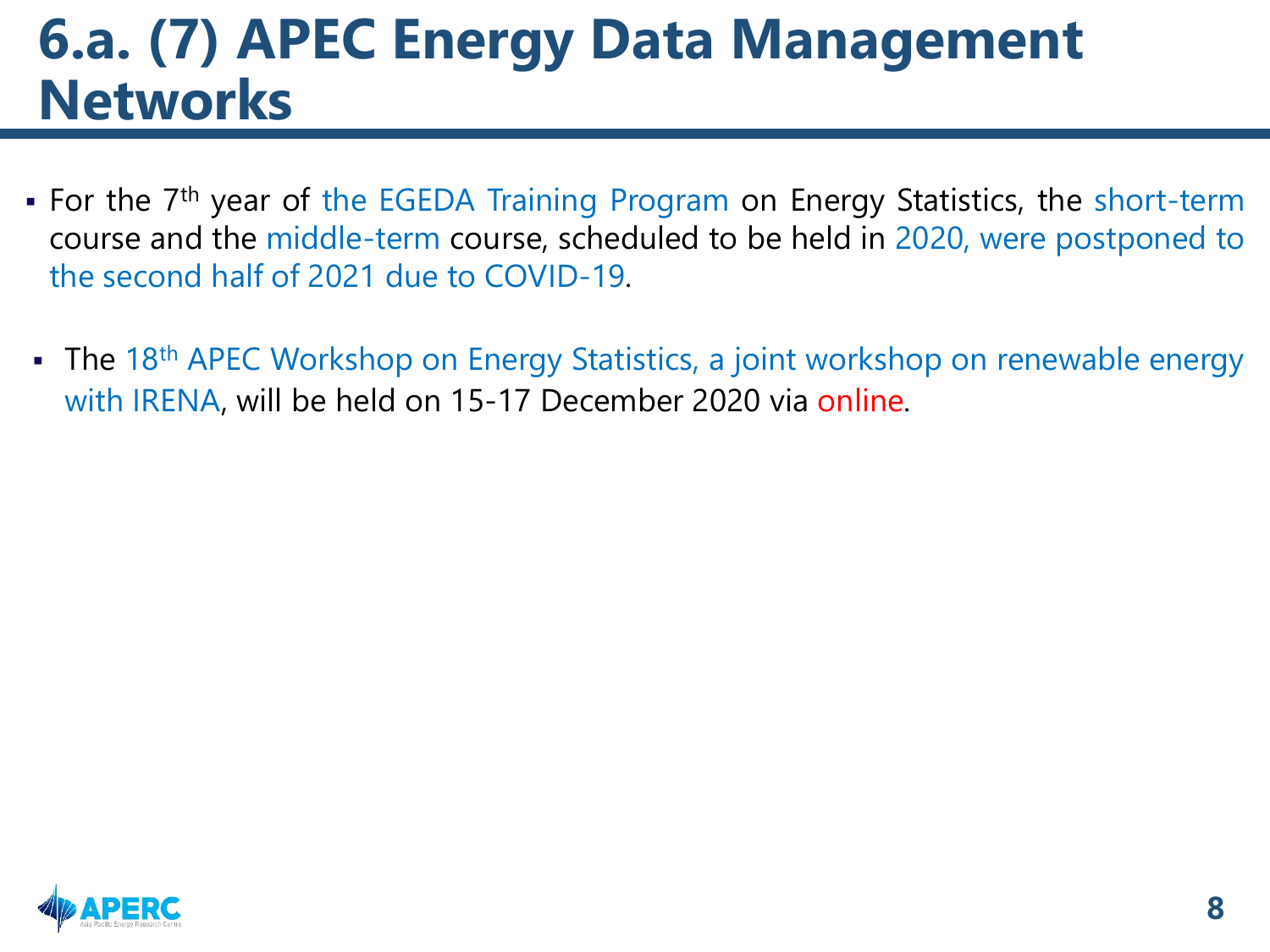### **6.a. (8) History of Policy Cooperative Activities**



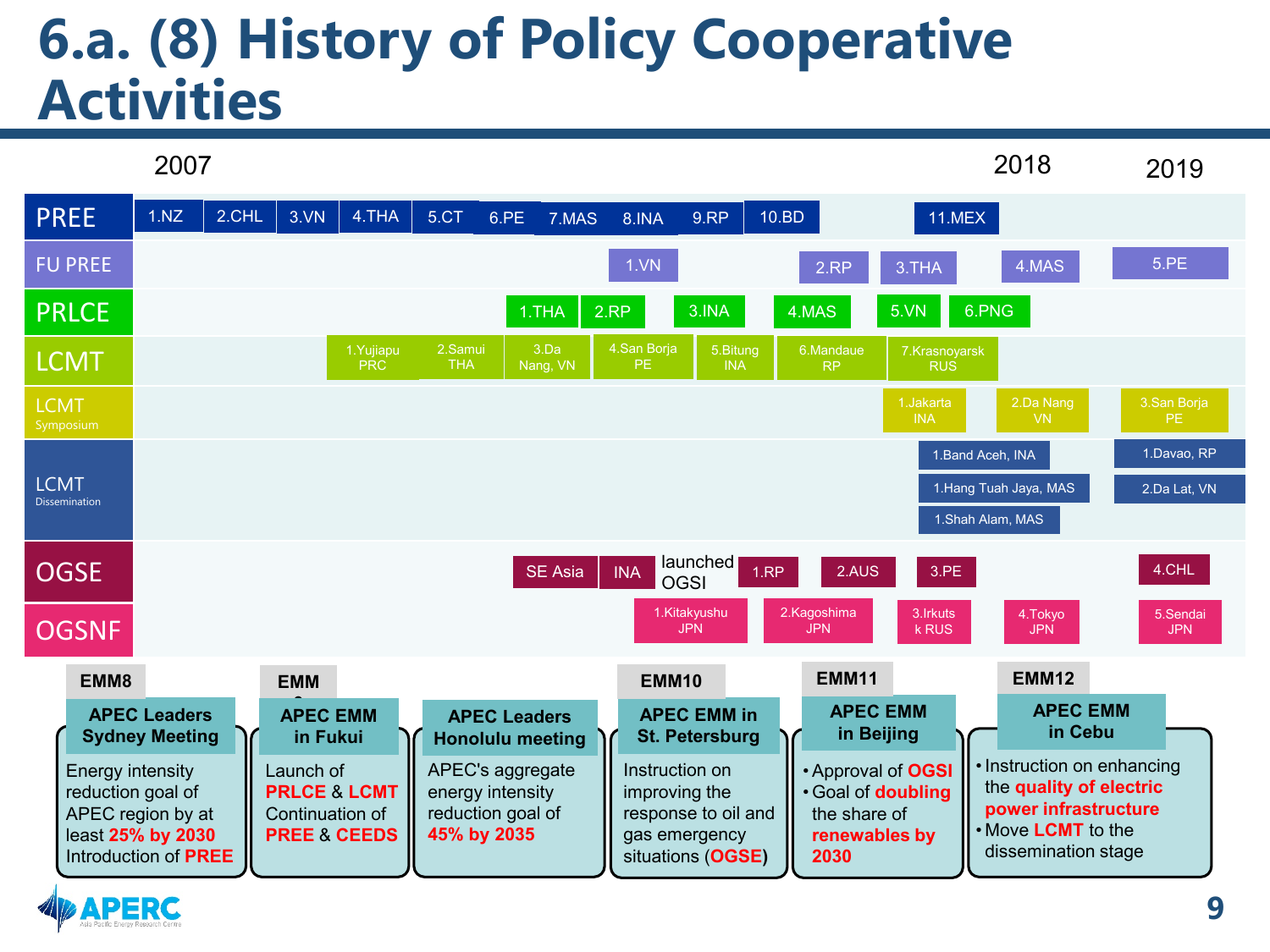### **6.a. (9) PREE**

#### **Peer Review on Energy Efficiency (PREE)**

#### **Phase 10**

- **Follow-up PREE** in Indonesia is tentatively re-scheduled again to October 2021.
	- The focus sector for the review will be the transport, industry, buildings, home appliances and energy supply sectors.
- **The 5<sup>th</sup> EEP workshop** was held online in conjunction with Joint EGEEC 55 and EGEDA 31;
	- The workshop is titled "Economic Recovery through Energy Efficiency".
	- **More than 60 participants were present.**
	- Two sessions focused on :
		- Morning successful energy efficiency programs in each sector.
		- Afternoon- evaluating energy efficiency programs.
	- Workshop report will be published the first quarter of 2021.

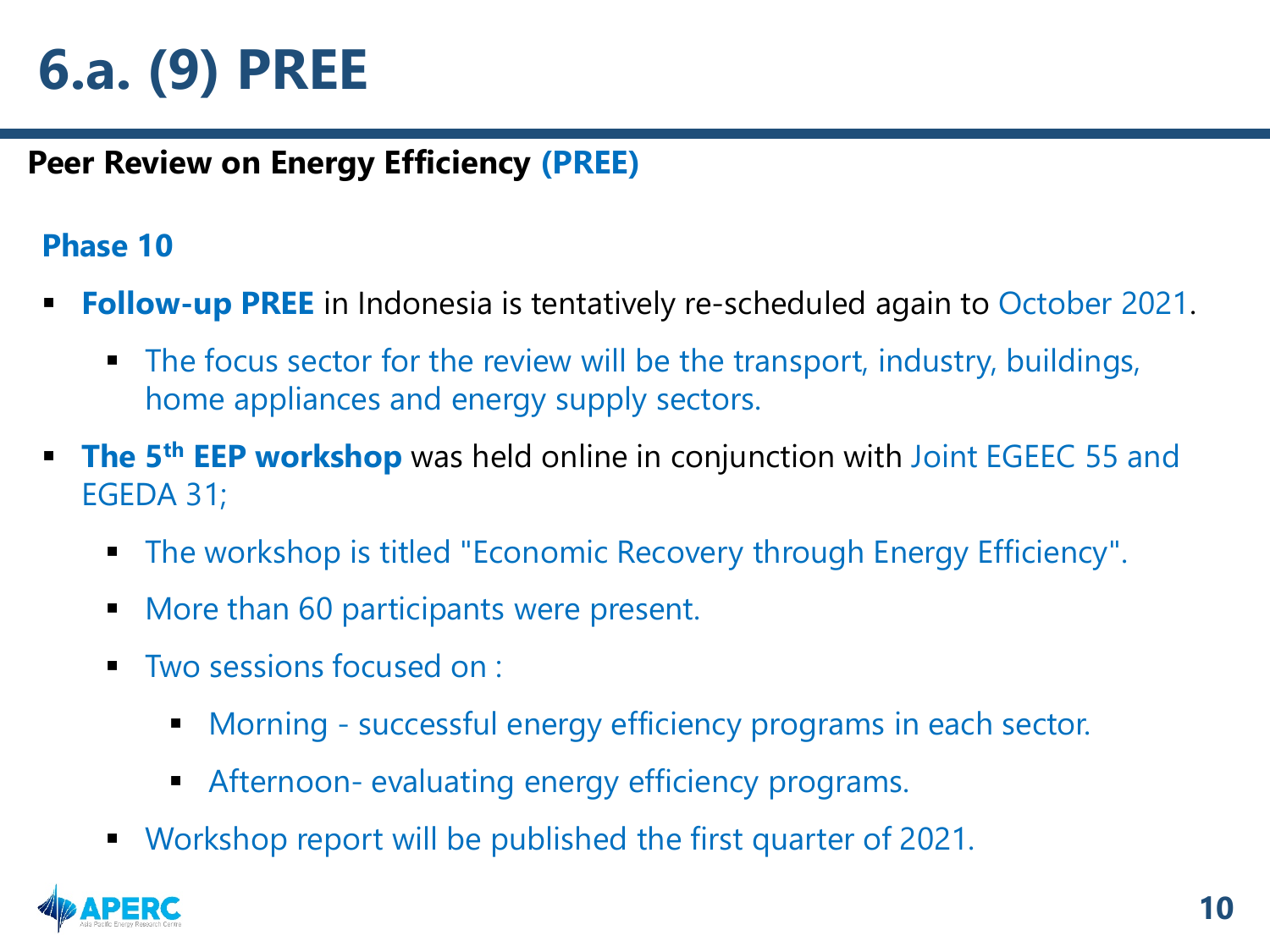## **6.a. (10) PRLCE & LCMT**

 **Peer Review on Low Carbon Energy Policies (PRLCE)** APERC welcomes eligible economies to volunteer hosting future **PRLCE**.

#### **Low-Carbon Model Town (LCMT)**

#### **Dissemination Phase 3: under proposal**

- Exact date for the wrap-up LCMT Symposium to summarise LCMT activities has not been decided yet due to COVID-19. Preparation will be done in due course.
- Selection process of an agency to conduct the feasibility study of three volunteer towns of Dissemination Phase 2: La Molina (Peru), Khon Kaen (Thailand), Phu Quoc (Viet Nam) is delayed.



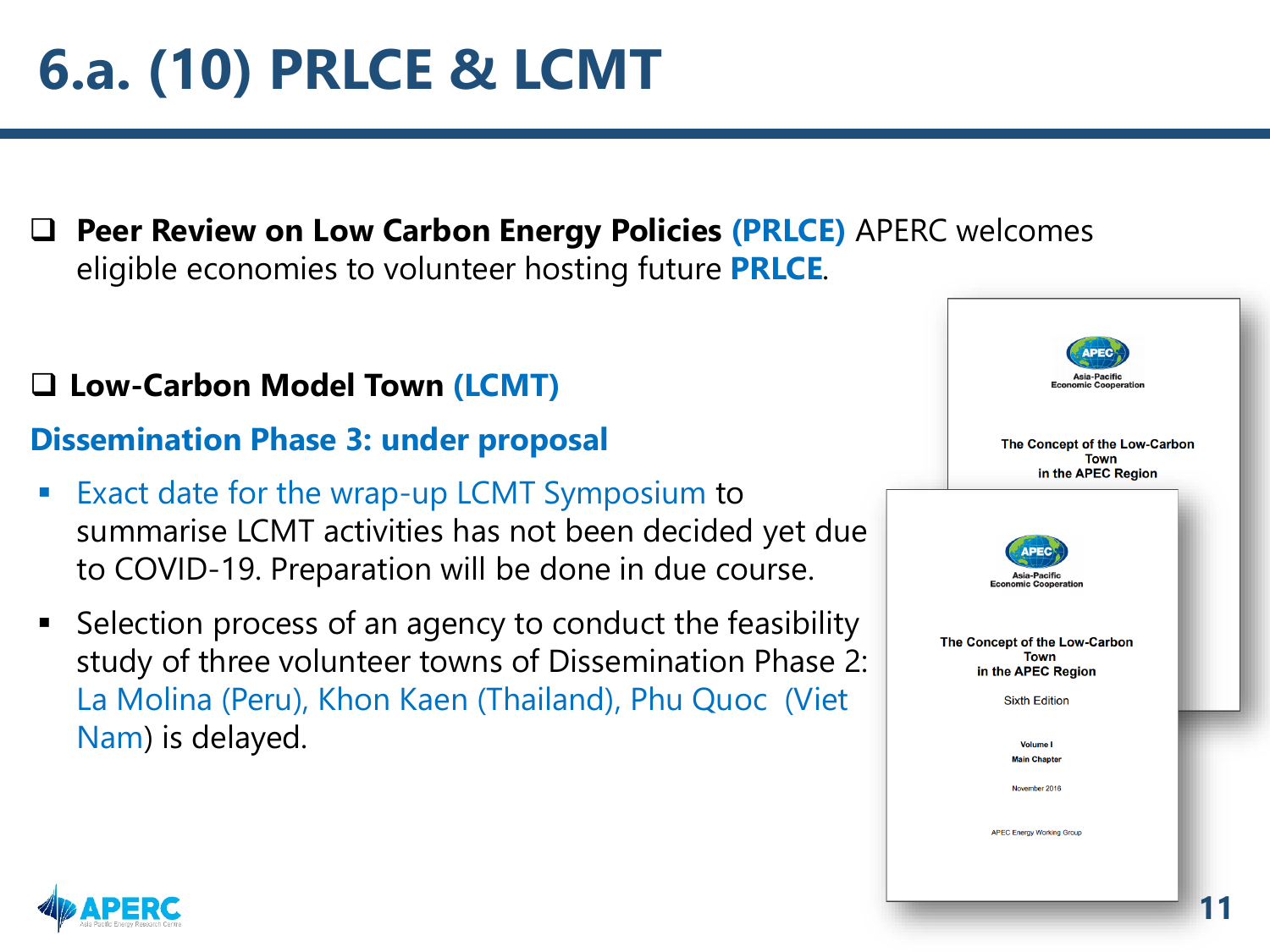## **6.a. (11) Oil and Gas Security Initiative**

### **Oil and Gas Security Exercise (OGSE)**

 The **5th OGSE in Thailand is postponed.** Thailand will discuss with APERC what date would be best to re-schedule the event. The Minister of Energy or the Permanent Secretary of Ministry of Energy will host this exercise at the Ministry of Energy, Energy Complex in Bangkok.

### **Oil and Gas Security Studies (OGSS)**

- The **17th OGSS** entitled *Changing LNG market dynamic-impacts on supply security in the APEC region report* was published in September 2020.
- The **18th OGSS** entitled *"Impact of COVID-19 on energy security"* will be published in October 2021.

### **Oil and Gas Security Network (OGSN)**

- **The 6<sup>th</sup> OGSN Forum** will be held in Japan, though its schedule is not yet decided.
- Issued **36th OGS Newsletter** as of October 2020. Preparation for the **37th issue** is ongoing and will be published by the end of December 2020.

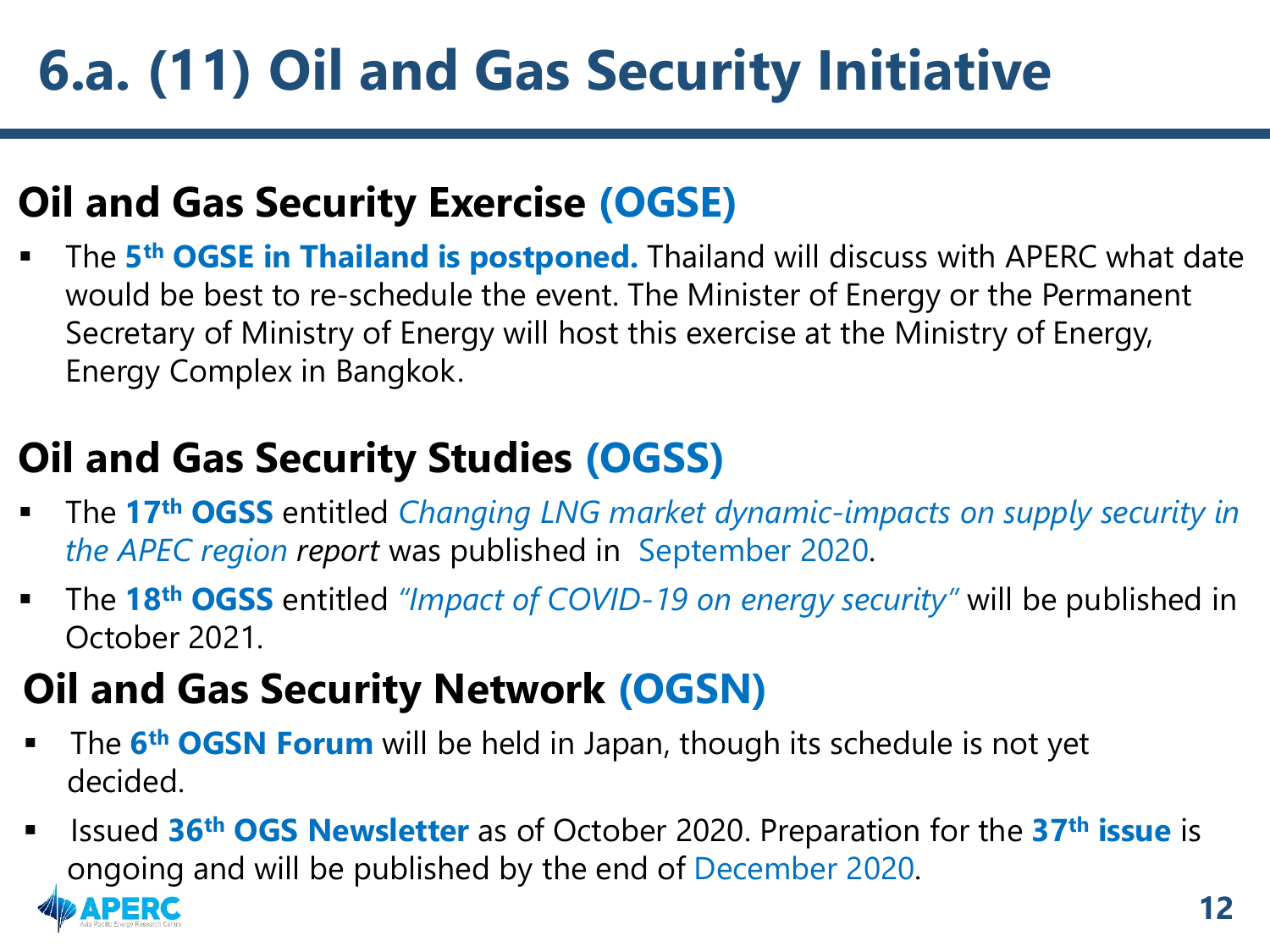### **6.a. (12) APERC Research Staff**

#### **APERC has 19 research staff**

- Kazutomo Irie (President)
- Glen Sweetnam (Senior Vice President)**\***
- Munehisa Yamashiro (Vice President)
- David Wogan (Assistant Vice President)**\***
- Edito Barcelona
- Ruengsak Thitiratsakul**\***
- **Elvira Torres Gelindon**
- Fifi Indarwati**\***
- Nobuhiro Sawamura
- Victor Martinez Aranza**\***
- Alexander Izhbuldin**\***
- Manuel Antonio Heredia Munoz**\***
- Xin Liu**\***
- Diego Rivera Rivota**\***
- Hugh Marshall-Tate**\***
- Christopher James Doleman**\***
- Mathew Horne**\***
- Takako Hannon
- Yuka Hayashi

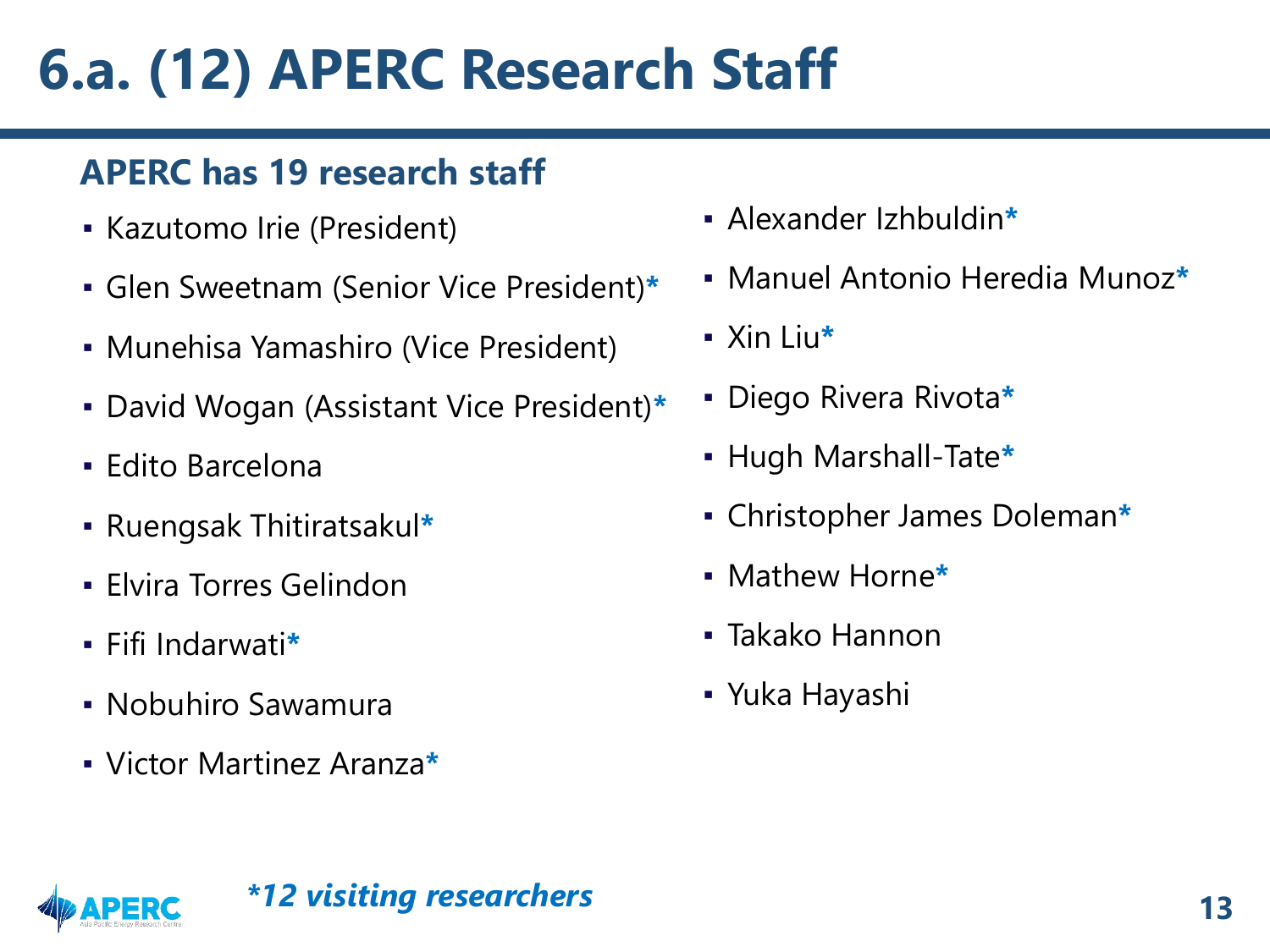### **6.a. (13) APERC Budget**

*Unit: million yen*

| <b>Fiscal Year</b>                                                                                                                                                                       | 1996<br>9mns | 1997      |           | 1998 1999 2000 2001 2002 2003 2004 2005 2006 2007 |                  |                  |                  |                  |                  |                  |                  |                  | 2008 |
|------------------------------------------------------------------------------------------------------------------------------------------------------------------------------------------|--------------|-----------|-----------|---------------------------------------------------|------------------|------------------|------------------|------------------|------------------|------------------|------------------|------------------|------|
| Revenue from:<br>Japanese Government<br><b>Australian Government</b>                                                                                                                     | 374          | 626       | 681       | 729                                               | 619              | 634              | 594              | 547              | 525<br>8         | 528<br>8         | 498<br>8         | 446              | 447  |
| <b>Total of Revenue</b>                                                                                                                                                                  | 374          | 626       | 681       | 729                                               | 619              | 634              | 594              | 547              | 533              | 536              | 506              | 446              | 447  |
| Expenses:<br>Energy Efficiency/APEC Energy<br>Demand & Supply Outlook/<br><b>Related Research Programmes</b><br>Oil & Gas Security                                                       | 227          | 443       | 494       | 550                                               | 455              | 469              | 434              | 390              | 379              | 377              | 377              | 338              | 339  |
| Energy Data Network & Know-<br>How Transfer                                                                                                                                              | 147          | 183       | 187       | 179                                               | 164              | 165              | 160              | 157              | 154              | 159              | 129              | 108              | 107  |
| <b>Total of Expenses</b>                                                                                                                                                                 | 374          | 626       | 681       | 729                                               | 619              | 634              | 594              | 547              | 533              | 536              | 506              | 446              | 447  |
| <b>Fiscal Year</b>                                                                                                                                                                       | 2009         | 2010      | 2011      | 2012                                              | 2013             | 2014             | 2015             | 2016             | 2017             | 2018             | 2019             | 2020             |      |
| Revenue from:<br><b>Japanese Government</b>                                                                                                                                              | 418          | 409       | 425       | 494                                               | 580              |                  | 653              | 689              |                  |                  |                  | 672              |      |
|                                                                                                                                                                                          |              |           |           |                                                   |                  | 657              |                  |                  | 672              | 672              | 672              |                  |      |
| <b>Total of Revenue</b>                                                                                                                                                                  | 418          | 409       | 425       | 494                                               | 580              | 657              | 653              | 689              | 672              | 672              | 672              | 672              |      |
| <b>Expenses:</b><br>Energy Efficiency/APEC Energy<br>Demand & Supply Outlook/<br><b>Related Research Programmes</b><br>Oil & Gas Security<br>Energy Data Network & Know-<br>How Transfer | 318<br>100   | 315<br>94 | 308<br>94 | 325<br>86                                         | 325<br>107<br>68 | 432<br>68<br>100 | 501<br>183<br>97 | 522<br>124<br>91 | 423<br>161<br>86 | 388<br>119<br>73 | 406<br>100<br>44 | 423<br>163<br>86 |      |